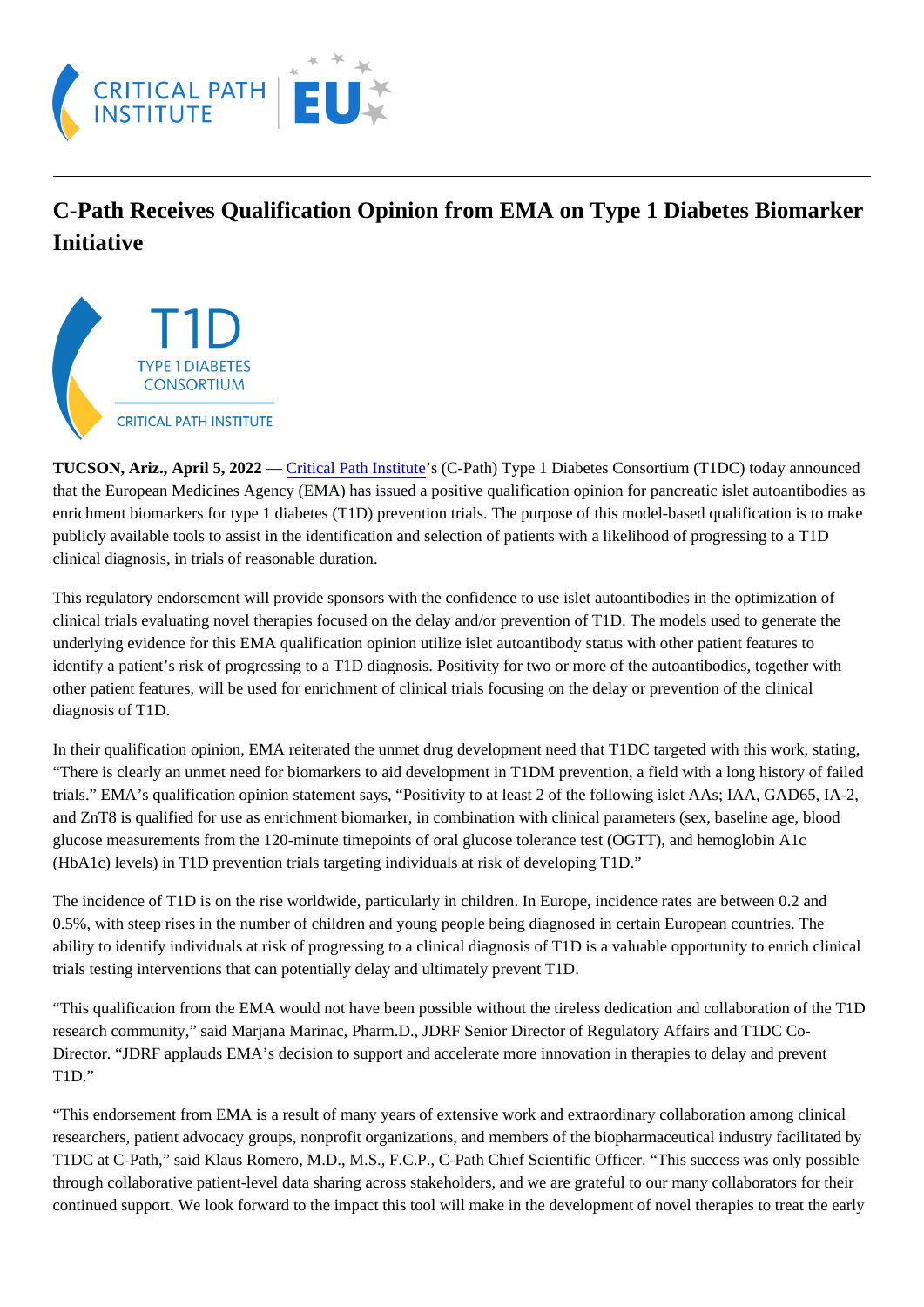stages of T1D with the goal of delaying or preventing the clinical onset of this disease."

The Qualification Opinion can be found on the EMA website or on the T1D Consortium website re.

The consortium is also working on the next regulatory milestone: the endorsement of these islet autoantibodies by the U. Food and Drug Administration. C-Path's T1D Consortium will achieve the regulatory endorsement of the islet autoantibodies currently used in clinical practice to diagnose T1D by employing the resources of all its members and engaging with regulatory agencies at each step of the process with funding and input from a M. and Harry B. [Helmsley Charitable Tru](https://helmsleytrust.org)st anssen Research & Development, LUDRF Internationa [Novo Nordisk A/S](https://www.novonordisk.com/) an[d Provention](https://www.proventionbio.com/) [Bio](https://www.proventionbio.com/).

## About C-Path

Critical Path Institute (C-Path) is an independent, nonprofit organization established in 2005 as a public and private partnership. C-Path's mission is to catalyze the development of new approaches that advance medical innovation and regulatory science, accelerating the path to a healthier world. An international leader in forming collaborations, C-Path has established numerous global consortia that currently include more than 1,600 scientists from government and regulatory agencies, academia, patient organizations, disease foundations, and hundreds of pharmaceutical and biotech companies Path U.S. is headquartered in Tucson, Arizona, C-Path in Europe is headquartered in Amsterdam, Neth[erlands](https://c-path.eu/) and [Ltd.](https://c-path.eu/) operates from Dublin, Ireland with additional staff in multiple other locations. For more information-pasit org

In the U.S., Critical Path Institute is supported by the Food and Drug Administr[ation](https://www.fda.gov/) (of the Department of Health and Human Services (HS) and is 54.2% funded by the FDA/[HHS](https://www.hhs.gov/), totaling \$13,239,950, and 45.8% funded by nongovernment source(s), totaling \$11,196,634. The contents are those of the author(s) and do not necessarily represent the official views of, nor an endorsement by, FDA/HHS or the U.S. Government.

C-Path's Type 1 Diabetes Consortium (T1DC) is a public-private partnership initiated in March 2017. Currently membership is composed of the following Industry and Foundation members: The Leona M. and Harry B. Helmsley Charitable Trust; Janssen Research & Development, LLC; JDRF International; Novo Nordisk; and Provention Bio. Other consortium members, participants and advisors include individuals from the following organizations: Benaroya Research Institute at Virginia Mason; Lund University, Sweden; Helmholtz Zentrum München; University of Bristol; University of Colorado Denver; University of Florida; University of Helsinki; University of Leuven; University of Munich; University of Oulu; University of Tampere; University of Turku; Critical Path Institute; FDA and NIH.

The Leona M. and Harry B. Helmsley Charitable Trust aspires to improve lives by supporting exceptional efforts in the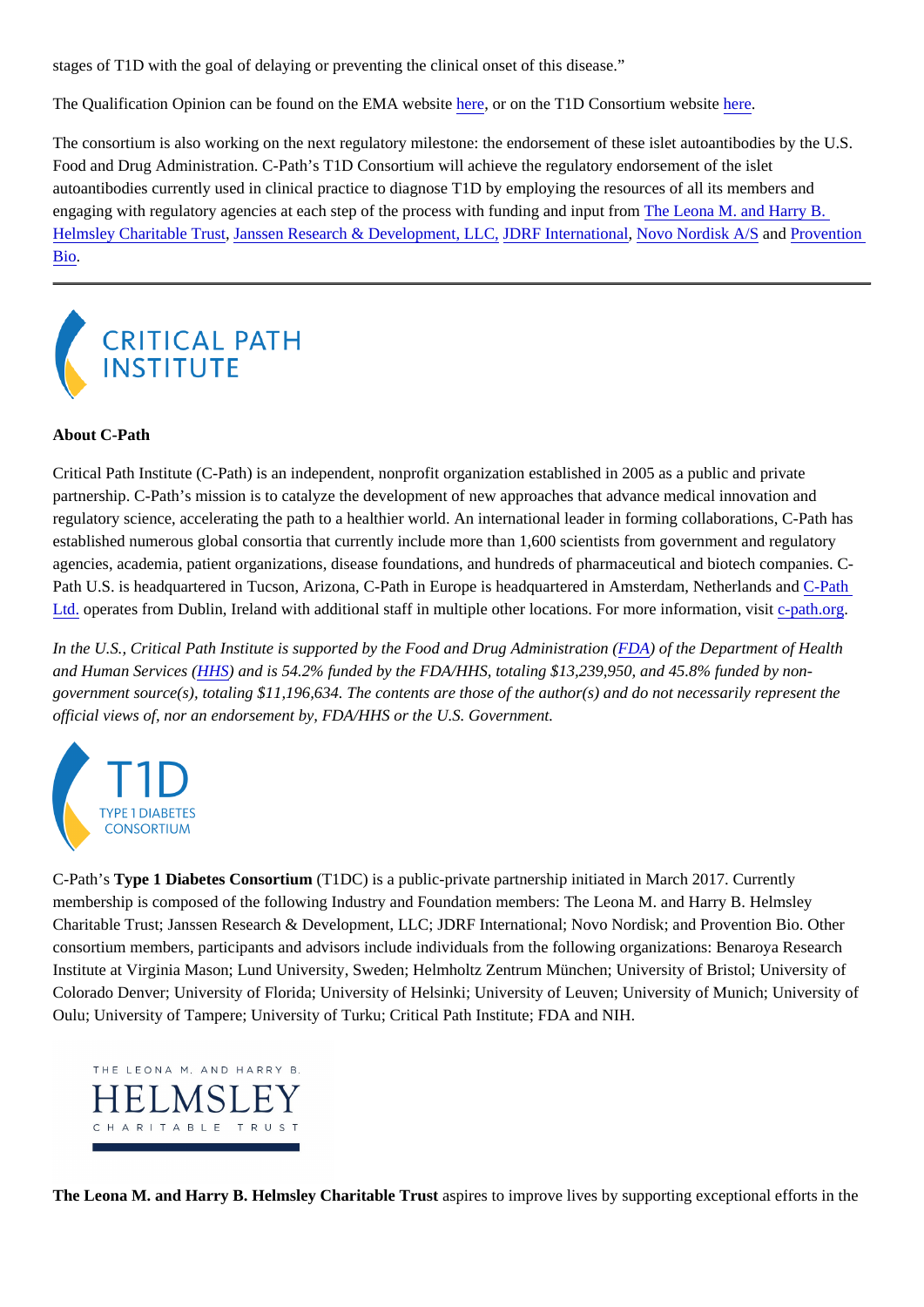U.S. and around the world in health and select place-based initiatives. Since beginning active grantmaking in 2008, Helmsley has committed more than \$3 billion for a wide range of charitable purposes. The Helmsley Type 1 Diabetes Program is one of the largest private foundation funders of T1D in the nation focused on understanding the disease, developing better treatments, and improving care and access in the U.S and low- and middle- income countries. For more information on Helmsley and its programs, visit msleytrust.org

About the Janssen Pharmaceutical Companies of Johnson &

## Johnson.

At Janssen, we're creating a future where disease is a thing of the past. We're the Pharmaceutical Companies of Johnso Johnson, working tirelessly to make that future a reality for patients everywhere by fighting sickness with science, improving access with ingenuity, and healing hopelessness with heart. We focus on areas of medicine where we can mal the biggest difference: Cardiovascular & Metabolism, Immunology, Infectious Diseases & Vaccines, Neuroscience, Oncology, and Pulmonary Hypertension.

Learn more at www.janssen.com Follow us a[t www.twitter.com/JanssenGlob](https://www.twitter.com/JanssenGlobal)al anssen Research & Development, LLC is one of the Janssen Pharmaceutical Companies of Johnson & Johnson.

JDRF's mission is to accelerate life-changing breakthroughs to cure, prevent, and treat T1D and its complications. To accomplish this, JDRF has invested more than \$2.5 billion in research funding since our inception. We are an organizatio built on a grassroots model of people connecting in their local communities, collaborating regionally for efficiency and broader fundraising impact and uniting on a national stage to pool resources, passion and energy. We collaborate with academic institutions, policymakers and corporate and industry partners to develop and deliver a pipeline of innovative therapies to people living with T1D. Our staff and volunteers throughout the United States and our five international affiliates are dedicated to advocacy, community engagement and our vision of a world without T1D. For more information, please visitdrf.org or follow us on Twitter@JDRF

Novo Nordisk is a leading global healthcare company, founded in 1923 and headquartered in Denmark. Our purpose is to drive change to defeat diabetes and other serious chronic diseases such as obesity and rare blood and endocrine disorde We do so by pioneering scientific breakthroughs, expanding access to our medicines, and working to prevent and ultimat cure disease. Novo Nordisk employs about 47,800 people in 80 countries and markets its products in around 170 countrie Novo Nordisk's B shares are listed on Nasdaq Copenhagen (Novo-B). Its ADRs are listed on the New York Stock Exchan (NVO). For more information, visitovonordis[k](https://twitter.com/novonordisk).comFacebookTwitter, [LinkedIn](https://www.linkedin.com/company/novo-nordisk/), [YouTube](https://www.youtube.com/user/novonordisk/custom)

Provention Bio, Inc. (Nasdaq: PRVB) is a biopharmaceutical company focused on advancing the development of